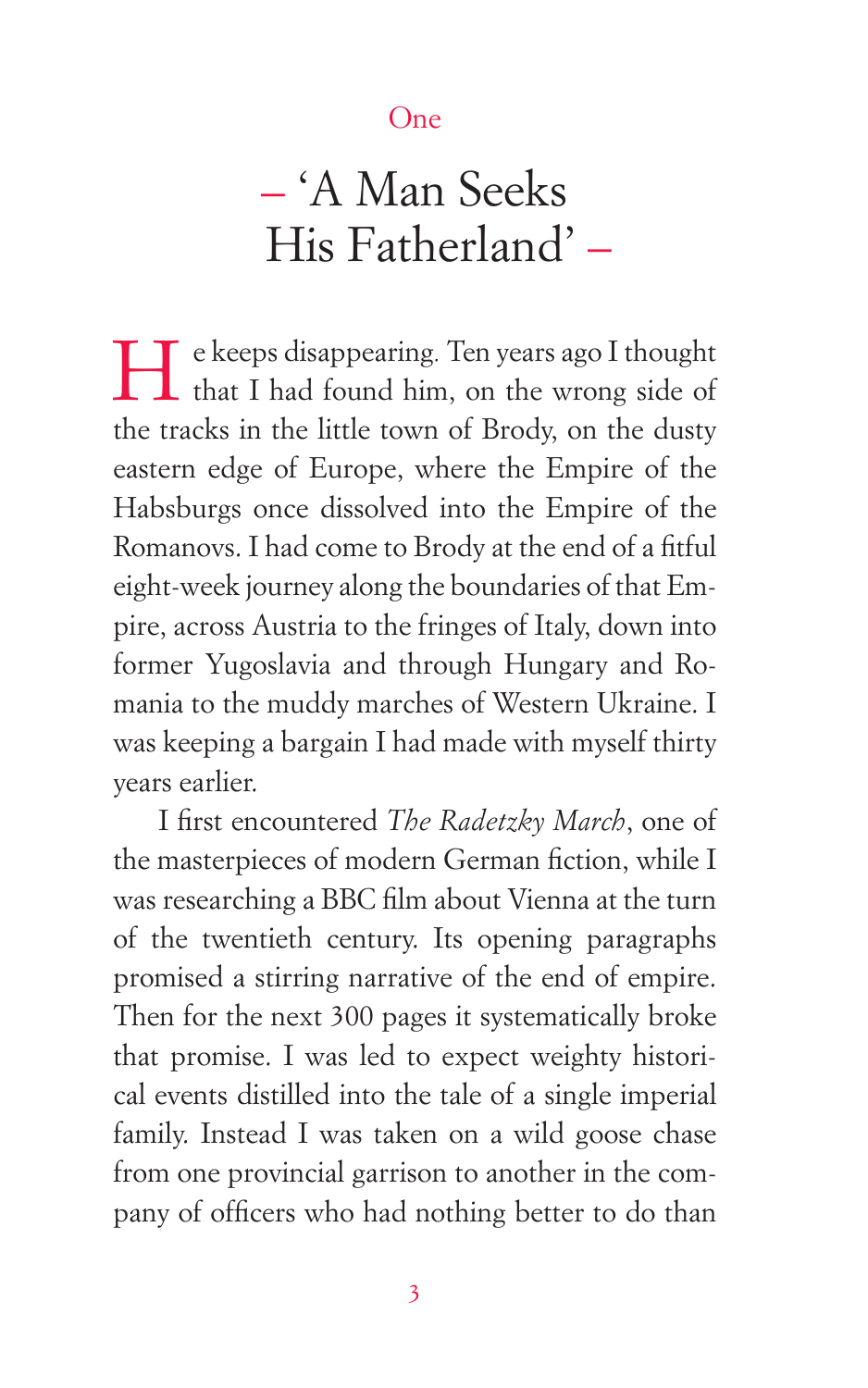drink, gamble, get into debt and beguile the time with desultory affairs. Between its opening in 1859 and its final pages set six decades later almost nothing happened. There were two sexual encounters, a duel and an industrial strike, but they were all left unresolved. Even the Great War and the death of the longest surviving European monarch were brushed aside with casual disregard. It was the least epic historical novel I had ever read and I was totally seduced by it. I was captivated by its glimpses of a vanished world seen through the wrong end of a telescope and framed in dreamlike prose which kept slipping out of reach. It was elusive and ironic and it stuck like a burr in my brain.

I knew little of Habsburg history and even less of the author. I soon discovered that I was not alone. Even today there is no English biography of Joseph Roth and only a couple of academic studies, one of which is currently remaindered. His personal life is cloaked in mist. Yet the landscape he described was unforgettable and I was impatient to encounter it at first hand. I swore that one day I would follow the novel's sad and confused hero Carl Joseph von Trotta along the margins of Mitteleuropa. I would drink in faded cafés across the road from crumbling opera houses. I would buy second-class tickets in Kaiser-yellow railway stations and take rickety trains from Slovenia and Moravia in the west to the dank marshes of Galicia in the east.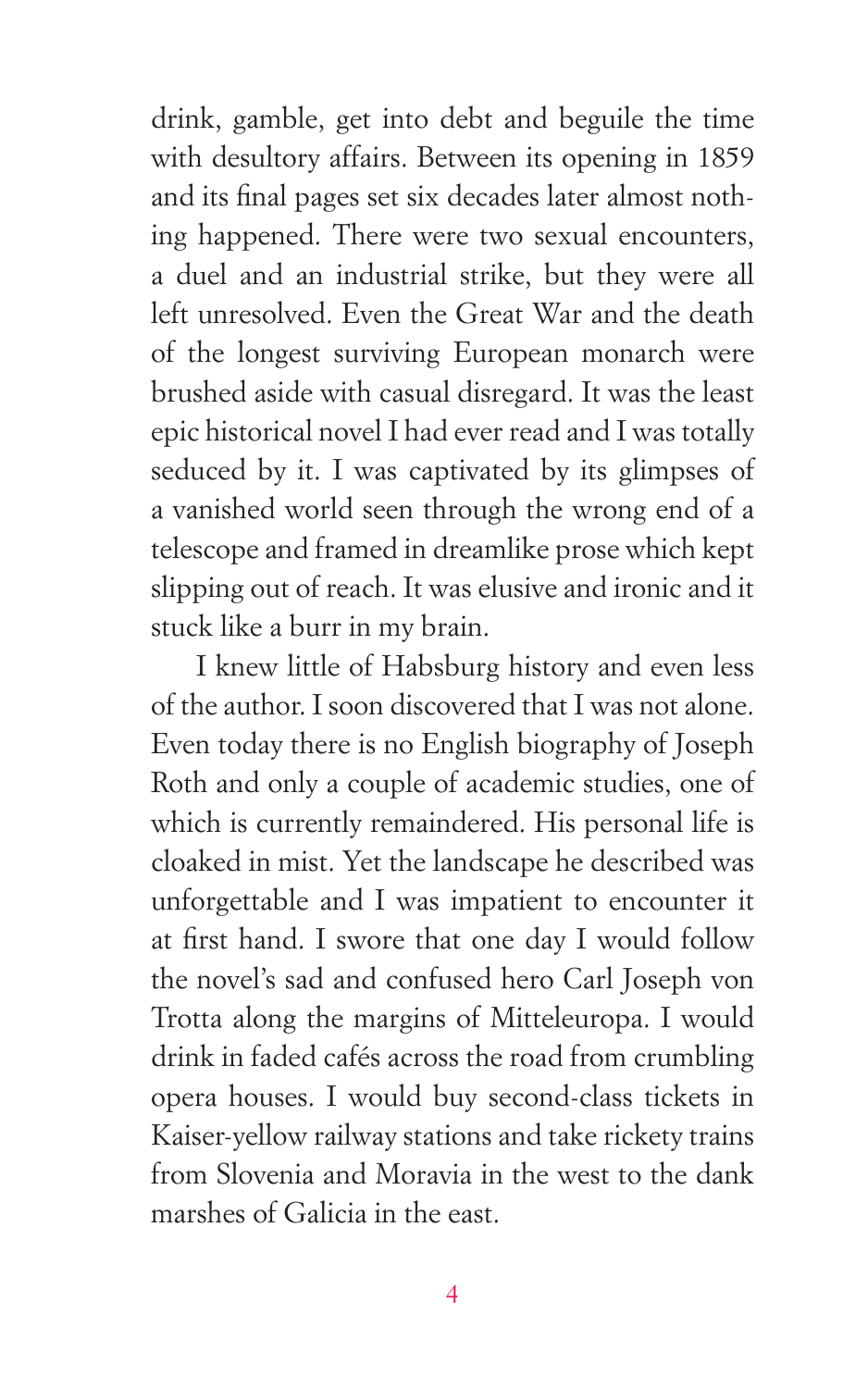It was fifteen years before I could keep my promise to myself. Three decades ago the borders of Europe and Russia were still in Neville Chamberlain's words 'a faraway country of which we know little'. Then in the late 1980s the landscape of Poland, Czechoslovakia and Ukraine was radically transformed. The Iron Curtain lifted to reveal one perfectly preserved stage set after another, all painted in faded pastels – the pink, green and gold favoured by Emperor Franz Joseph. Beyond the urban scenery of Mitteleuropa sat the smudged landscape of muddy plains, framed by dense wooded hills, familiar to me from the journeys taken by Carl Joseph during the novel. Much of it had scarcely changed since he crossed it with his mistress in a *wagon lit* just before the First World War. As I followed the railway tracks eastward through towns with evocatively unpronounceable names like Brno, Cluj and Przemysl, I could see how fifty years of communist paralysis had frozen the frame. Across the Great Hungarian Plain and through the forests of Trans-Carpathia, where farmers wearing embroidered smocks drove ox carts loaded with logs along tracks crowded with geese, I seemed to be watching a 1930s movie played in reverse. Surely now I could match Roth's misty hypnotic descriptions of Galicia with the reality which inspired them. Perhaps, when I reached his birthplace, I might even be able to construct a psycho-geography of the author –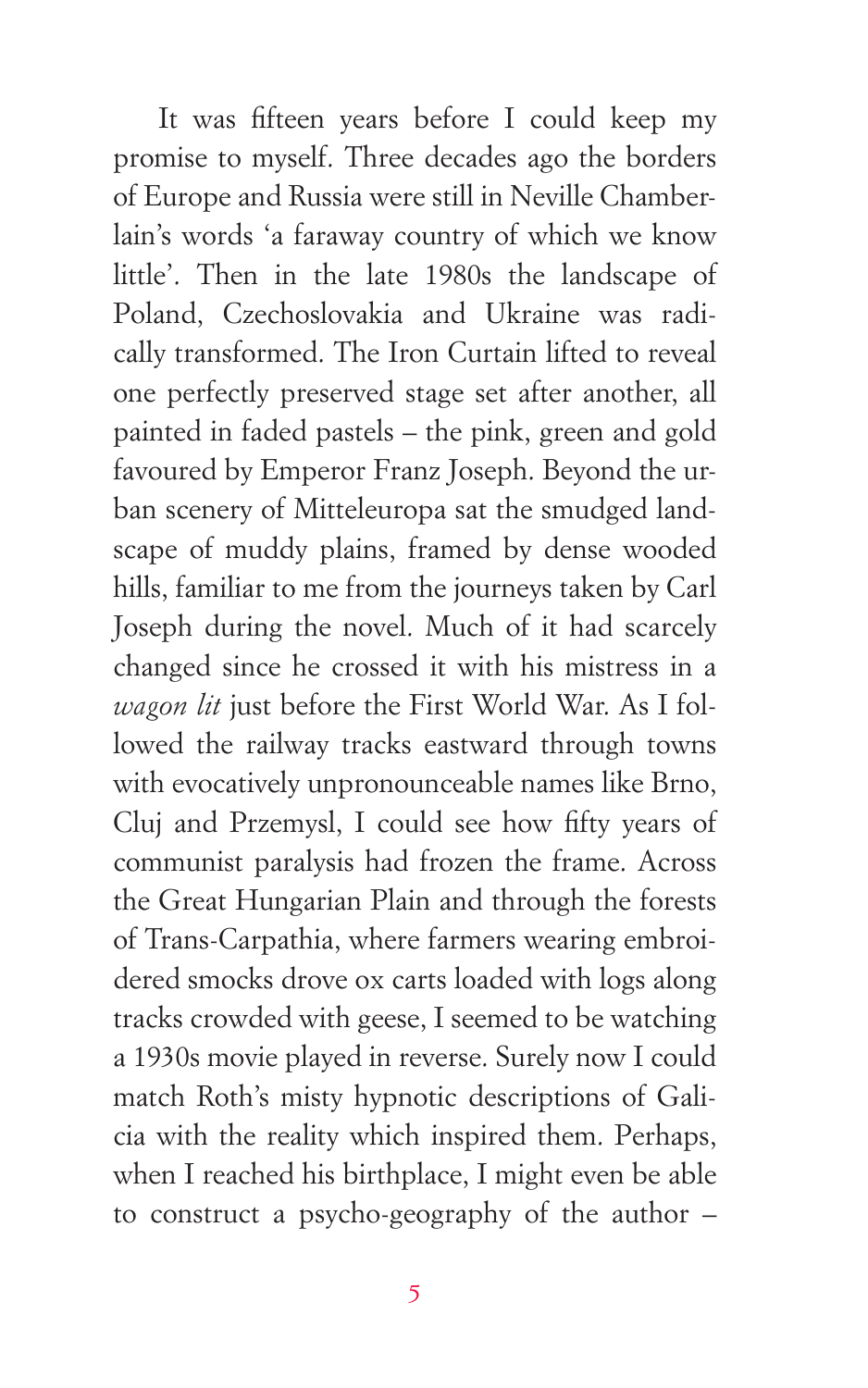what German speakers call his *seelenlandschaft*, his spiritual landscape. But when I arrived in his homeland another promise was broken. The scenery was intact but the screenwriter had left the set.

It might have helped if I had known that I was being led through the swamps by one of literature's most prodigious liars. Joseph Roth, born in 1894 in what is now Western Ukraine and buried in the Paris suburbs a mere forty-five years later, the victim of drink and despair, lived a life as clouded and obscure as his remarkable fiction. In his diaries and letters, in his reported conversations and his confessional journalism, he scattered falsehoods like a Ruthenian peasant sowing corn. As a novelist, he constantly blurs historical truth and hallucination. As a reporter, his documentary accounts of the years after the Great War are bent out of true by his wounded subjectivity. At first glance, his sidelong descriptions of the end of three European empires seem almost cinematic. That is another illusion. If there is anything filmic about Roth's work, it is its debt to the expressionist German movies which he reviewed in the smoky Berlin picture houses of the 1920s. Like the films of Murnau and Pabst and the paintings of Grosz and Dix and Beckmann, his stories belong in the world of *Die Neue Sachlichkeit* – the 'new objectivity' which was the house style of Weimar Germany. That term is also misleading. Grosz's drawings are no more objective than Roth's